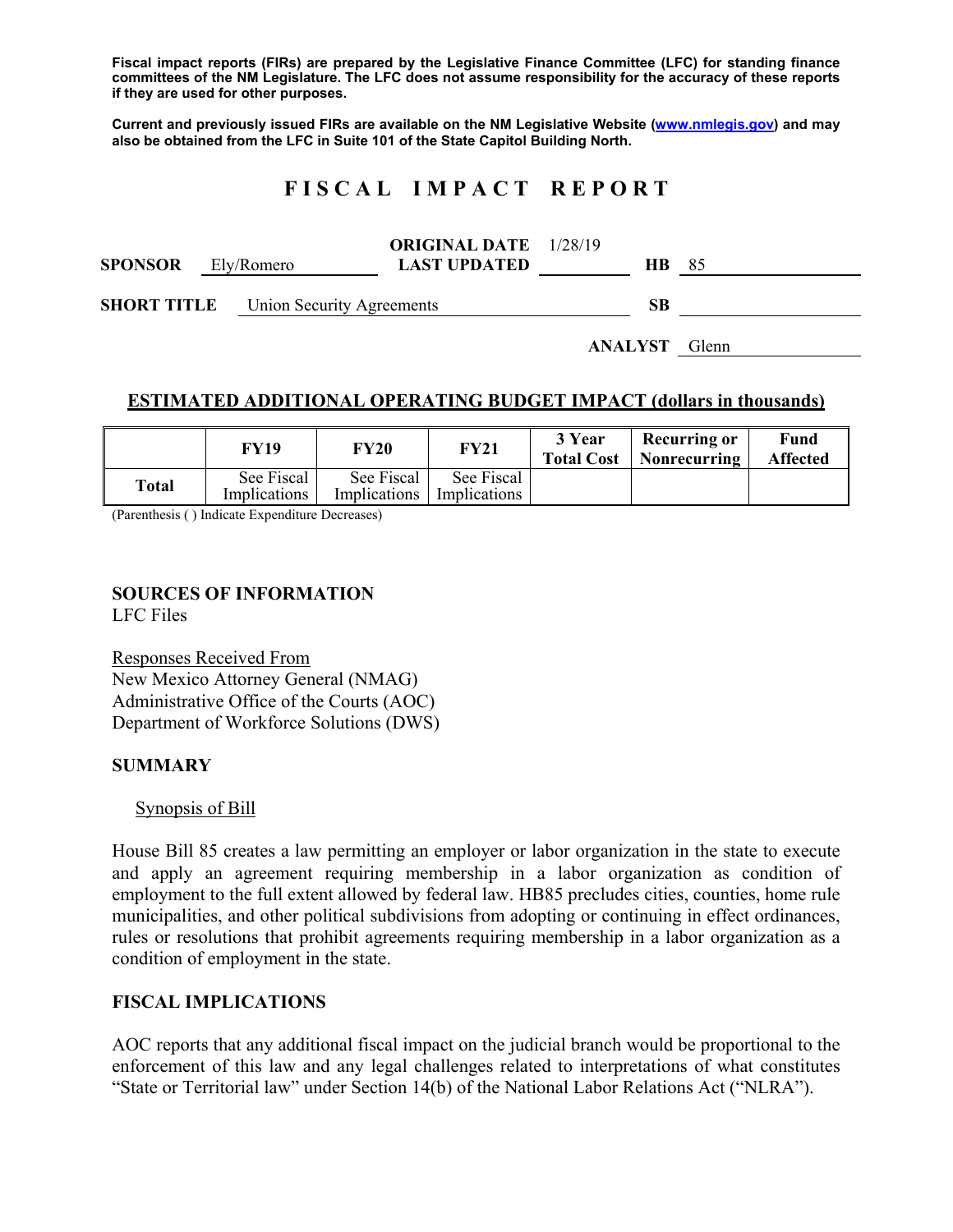## **SIGNIFICANT ISSUES**

HB 85 permits employers or labor organizations in New Mexico to enter into agreements requiring membership in a labor organization as a condition of employment. The agreements authorized by HB 85 are commonly known as union security agreements.

The NLRA governs matters of collective bargaining in the private sector. As a federal law, the NLRA preempts state laws that attempt to regulate matters that are covered by the NLRA. The enforceability of a state law affecting collective bargaining, such as that proposed by HB 85, depends on whether it is preempted by the NLRA.

HB 85 is not preempted by the NLRA. The NLRA expressly permits an employer and a union to enter into a union security agreement that requires membership in the union as a condition of employment. See 29 U.S.C.A. § 158(a)(3). Section 14(b) of the NLRA, 29 U.S.C.A. § 164(b), exempts union security agreements that are "prohibited by State or Territorial law" from Section 158(a)(3)'s protection. State laws that prohibit union security agreements are commonly known as "right to work" laws.

HB 85 expressly bars counties, municipalities and other political subdivisions of the state from prohibiting union security agreements. DWS notes that, although New Mexico has repeatedly rejected statewide right-to-work legislation, in 2018, Sandoval County passed its own right-towork ordinance prohibiting agreements requiring union membership as a condition of employment. Seven other counties followed suit—nearly a quarter of the state's counties. HB85 appears to be a reaction to the counties' right to work ordinances.

The counties with right-to-work ordinances apparently base their authority to adopt the ordinances on a decision of the federal Court of Appeals for the Sixth Circuit. See *United Auto., Aerospace & Agric. Implement Workers v. Hardin Cnty., 842 F.3d 407 (6<sup>th</sup> Cir. 2016), cert. denied*, 138 S.Ct. 130 (2017). That decision concluded that the term "State" in Section 14(b) included political subdivisions and upheld a county ordinance prohibiting union security agreements. AOC and DWS note that the federal Court of Appeals for the Seventh Circuit recently issued an opinion contrary to the Sixth Circuit's, concluding that while the NLRA allows states to enact right-to-work laws, it does not authorize local municipalities to do so. See *I.U.O.E. Local 399 v. Village of Lincolnshire, No.* 17-1300 & 17-1325 (7th Cir. Sept. 28, 2018). DWS observes that New Mexico is not located in either the Sixth or Seventh Circuit, so neither New Mexico nor its political subdivisions are bound by the rulings,

A recent advisory letter issued by NMAG reviewed Sandoval County's right to work ordinance. See N.M. Att'y Gen. Advisory Letter to State Senator Benny Shendo Jr. (Jan. 18, 2018), available on the NMAG website at www.nmag.gov. The advisory letter concluded, among other things, that the County's ordinance was prohibited by a 1990 New Mexico federal district court decision holding that right-to-work enactments of political subdivisions do not constitute "State" laws within the meaning of Section 14(b). See *N.M. Fed 'n of Labor, United Food & Commercial Workers v. City of Clovis,* 735 F.Supp. 999, 1002, 1004 (D.N.M. 1990). According to that decision, "[t]he plain language of the statute indicates . . . that only a state, through state legislation, may prohibit union security agreements." *Id.* at 1004.

The NMAG advisory letter supports the prohibition in HB 85 against right-to-work enactments adopted by political subdivisions. However, it is possible that a federal court with jurisdiction